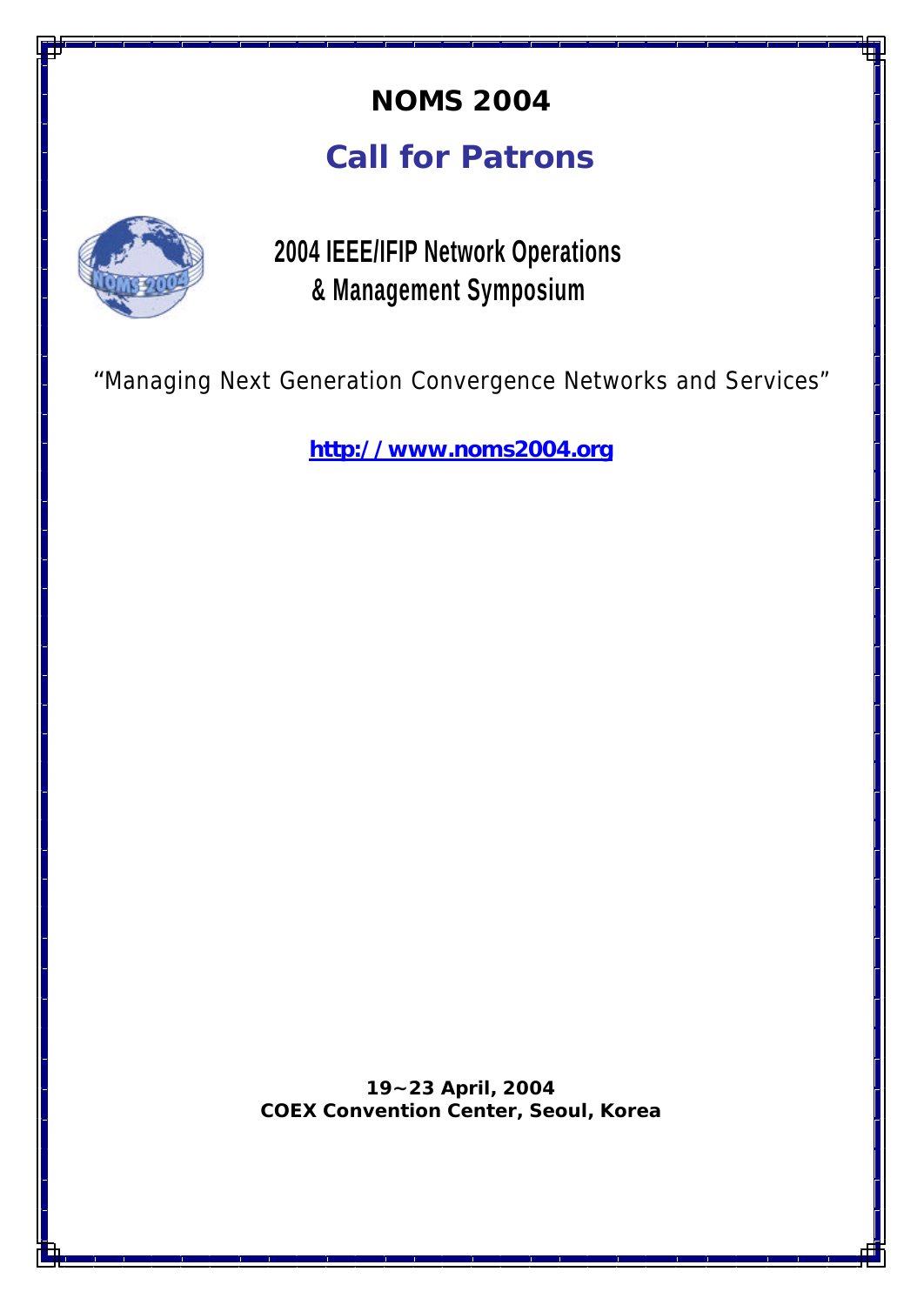

### 2004 IEEE/IFIP Network Operations & Management Symposium **"Managing Next Generation Convergence Networks and Services"**

#### Official Website: www.noms2004.org

### **About NOMS 2004**

The 9th IEEE/IFIP Network Operations and Management Symposium (NOMS 2004) will be held 19-23 April, 2004 in COEX Convention Center, Seoul, Korea. NOMS 2004 will present the latest approaches and technical solutions in the area of network operations and management. Held in the even-numbered years since 1988, NOMS 2004 continues the established tradition of NOMS and IM as the primary forum for technical exchange of research, standards, development, systems integrator, service providers, and user communities. An exciting, peer-reviewed program of technical sessions, application sessions, panels, tutorials, posters, and vendor exhibits will address the ever-increasing interest in overall management solutions for all types of communications and computing networks, systems, services and enterprise applications.

The NOMS 2004 program consists of three distinct sessions: technical, application, and panels. Technical sessions present the papers on the latest research results in the network operations and management area. Application sessions present the papers focusing on the experience of IT/telecommunications industries (service providers, OSS/equipment vendors, etc.) and customers based on their system implementation and business practice in the operations and management. Panel sessions focus on business implications, market trends of cutting edge technologies, and applications with the panelists consisting of technology experts and business executives. In addition, NOMS 2004 will feature tutorials, posters, birds-of-a-feather sessions, and vendor exhibitions.

### **SPONSORSHIP INVITATION**

NOMS 2004 Organizing Committee cordially invites you to an exciting corporate sponsorship opportunity. The international audience at NOMS 2004 makes this symposium an outstanding event at which to promote your company. Sponsorship at NOMS 2004 will provide you with direct access to hundreds of IT industry decision makers from all parts of the globe. Assessing the state of the market and the industry's future needs and trends, involvement as a sponsor of NOMS 2004 is cost effective, high-impact way to provide existing and new customers with ideas, products and answers. The options set out indicate the opportunities for contributing to NOMS 2004. Benefits will be consistent with those provided below and all sponsors will be acknowledged in the symposium program book and its website. Please contact the NOMS 2004 Secretariat for more information on the sponsorship details.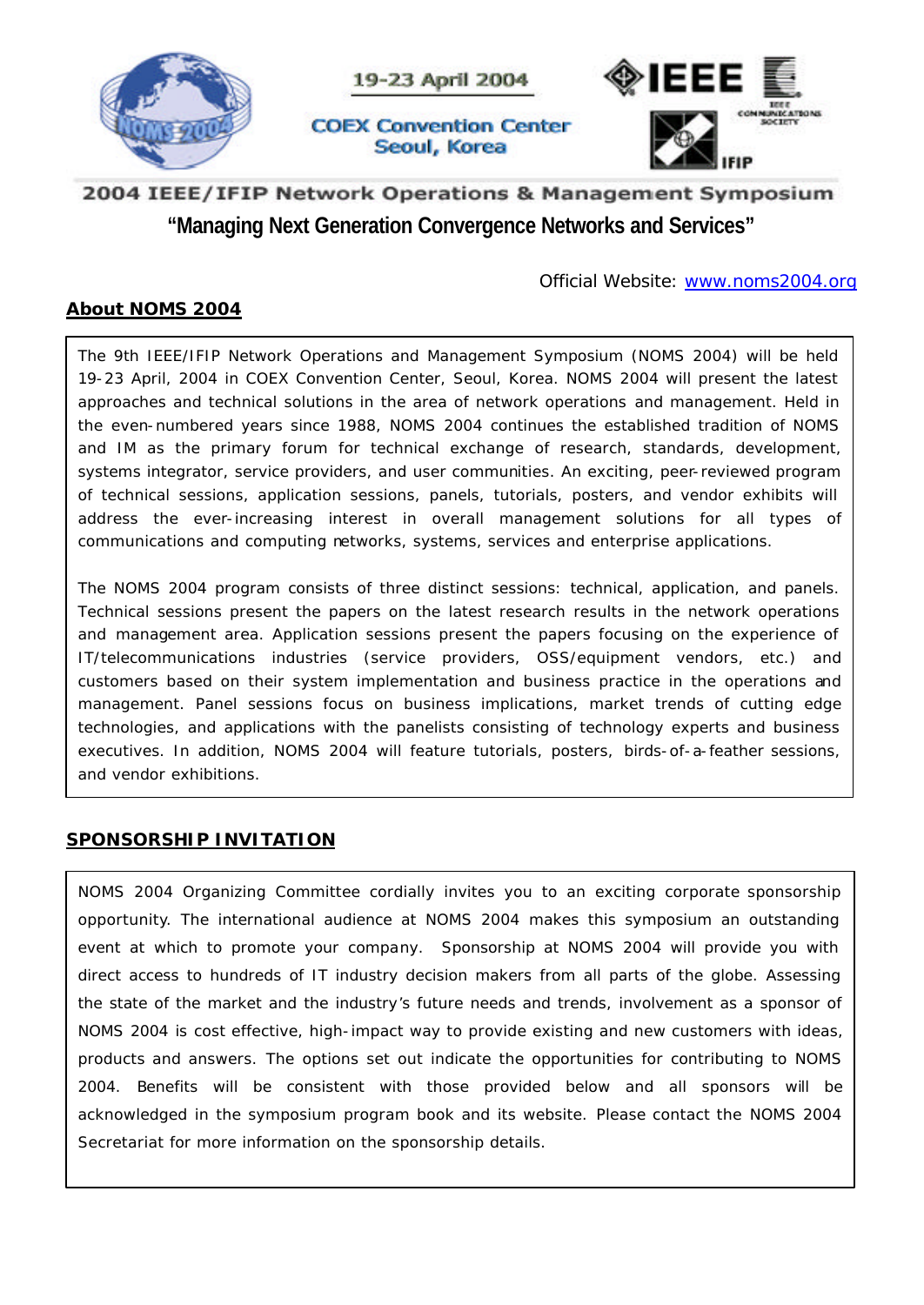### **SPONSOR OPTIONS**

| <b>Level</b>  | Fee         | <b>Benefit I tems Included</b>                                         |
|---------------|-------------|------------------------------------------------------------------------|
| Platinum      | US \$20,000 | - Exhibit space (2 exhibition booths)                                  |
|               |             | - Four complimentary symposium registrations (including tickets to the |
|               |             | Welcome Reception and Symposium Banquet)                               |
|               |             | - Two complimentary Exhibitor registrations                            |
|               |             | - Company name and logo on Advance and Final Programs, and NOMS        |
|               |             | 2004 Web Page (linked to company home page)                            |
|               |             | - Full-page ad in the NOMS 2004 Final Program                          |
|               |             | - Prominent display of company banner during the symposium             |
|               |             | (For 5 days during symposium period, banner ad in symposium place)     |
| Gold          | US \$10,000 | - Exhibit space (1 exhibition booth)                                   |
|               |             | - Two complimentary symposium registrations (including tickets to the  |
|               |             | Welcome Reception and Symposium Banquet)                               |
|               |             | - One complimentary Exhibitor registration                             |
|               |             | - Company name and logo on Advance and Final Programs, and NOMS        |
|               |             | 2004 Web Page (linked to company home page)                            |
|               |             | - Full-page ad in the NOMS 2004 Final Program                          |
| <b>Silver</b> | US \$7,500  | - Exhibit space (1 exhibition booth)                                   |
|               |             | - Two complimentary symposium registrations (including tickets to the  |
|               |             | Welcome Reception and Symposium Banquet)                               |
|               |             | - One complimentary Exhibitor registration                             |
|               |             | - Company name and logo on Advance and Final Programs, and NOMS        |
|               |             | 2004 Web Page (linked to company home page)                            |
|               |             | - Half-page ad in the NOMS 2004 Final Program                          |
| <b>Bronze</b> | US \$5,000  | - Exhibit space (1 exhibition booth)                                   |
|               |             | - One complimentary symposium registration (including tickets to the   |
|               |             | Welcome Reception and Symposium Banquet)                               |
|               |             | - One complimentary Exhibitor registration                             |
|               |             | - Company name and logo on Advance and Final Programs, and NOMS        |
|               |             | 2004 Web Page (linked to company home page)                            |
|               |             | - Quarter-page ad in the NOMS 2004 Final Program                       |

Opportunities for additional support above the Gold Level include:

- NOMS 2004 Symposium Banquet
- NOMS 2004 Social Event
- Symposium Lunches
- Internet Café

Please complete the Sponsorship Agreement Form and return the agreement form to the NOMS 2004 Secretariat and further information on the patron will be provided.